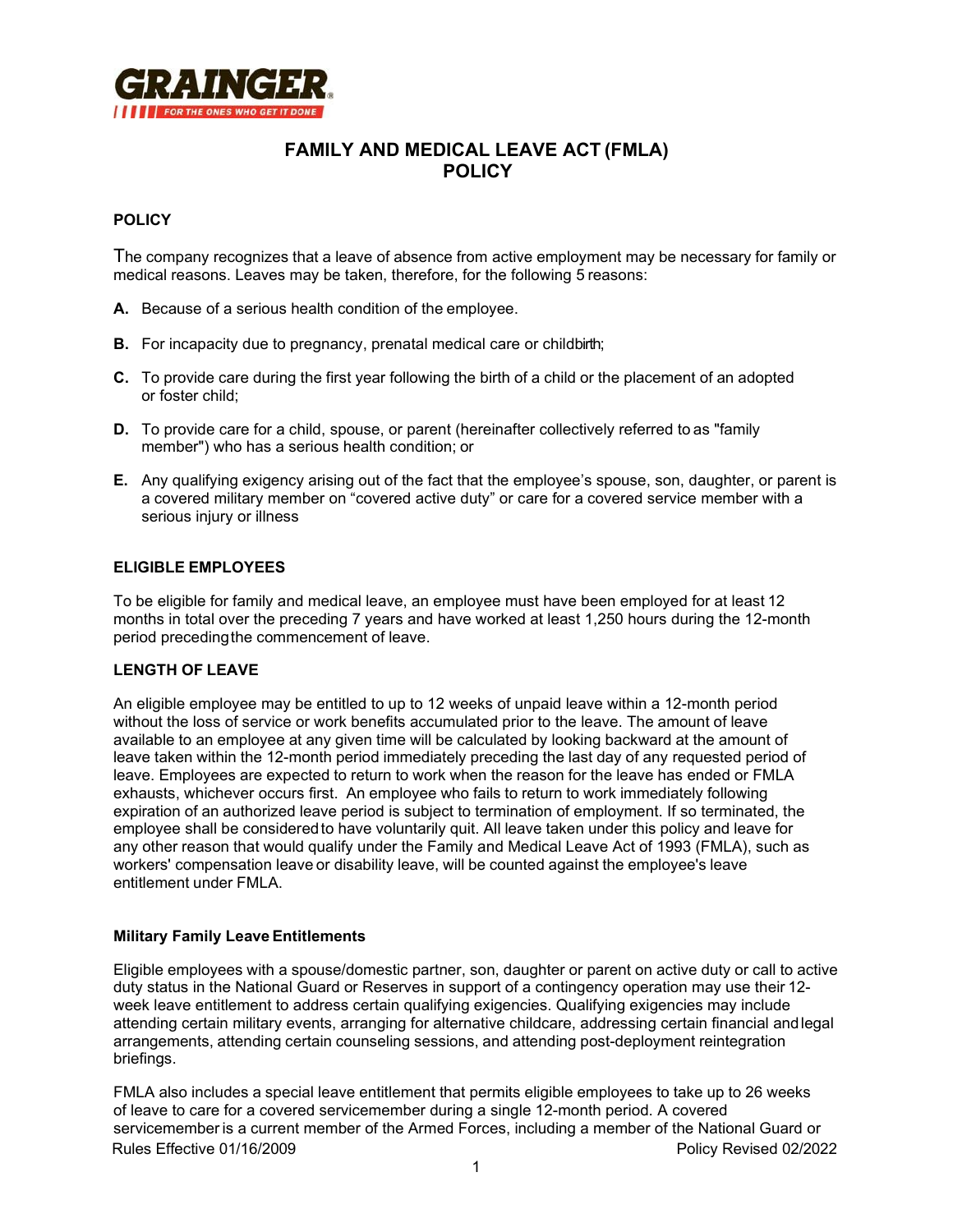Reserves, who has a serious injury or illness incurred in the line of duty on active duty that may render the servicemember medically unfit to perform his or her duties for which the servicemember is undergoing medical treatment, recuperation, or therapy; or is in outpatient status; or is on the temporary disability retired list. Compliant with USSERA.

### **SUBSTITUTION OF PAID LEAVE**

Employees may substitute available PTO for any part of the unpaid family and medical leave provided under this policy and within Grainger's company PTO policy. Upon advance notice to the employee, the company may require an employee to substitute available accrued PTO for any family and medical leave to be taken. If leave is requested because of the employee's serious health condition, any available paid leave taken under a workers' compensation program, the company's short -term disability program, or state leave programs automatically shall be substituted for the unpaid leave provided for under this policy.

### **REQUIRED EMPLOYEE NOTIFICATION**

An employee who anticipates taking a family or medical leave is required to notify theemployee's supervisor or the Human Resources department of the approximate date for the commencement ofthe leave at least 30 days in advance of the leave. In emergency situations, notice may be made as soon as it is practicable. In cases where the need for leave is foreseeable, an employee's failure to provide 30 days' notice prior to the requested leave start date may result in denial or delay of theleave.

### **COMPANY NOTIFICATION AND DESIGNATION OF COVERED ABSENCES**

It is the company's responsibility to determine whether a requested or unexpected absence is covered by the FMLA, and to notify the employee. The employee must provide the company enough information (including medical certification if appropriate) for the company to determine whether the absence qualifies for FMLA leave by notifying the employee within 5 business days after receiving information adequate to confirm that the absence is for a FMLA-qualifying reason. Such notice may beoral, followed by written notice, and will include the designation of leave (how much time has been used and how much time is available)

## **CERTIFICATION FOR SERIOUS HEALTH CONDITIONS**

- **A.** If a leave of absence is requested or begins unexpectedly because of the serious health condition of an employee or an employee's family member, the employee must submit to the company written medical certification of the serious health condition from a health care provider within 15 calendar days. Failure toprovide such certification upon request may result in a denial or delay of leave. The company reserves the right to require that the employee receive a second (and possibly a third) opinion from another health care provider (at the company's expense), certifying the serious health condition of the employee or the employee's family member. The company reserves the right to periodically require thatthe employee provide the company with recertification of the medical condition for which leave is taken.
- **B.** An employee who is away from work on leave of absence necessitated by his or her own serious health condition will be required to obtain a health care provider's certification that the employee is able to return to work. Failure to provide such certification may result in the delay or denial of job restoration.

### **INTERMITTENT OR REDUCED SCHEDULE LEAVE**

### **A. Leave for Serious Health Conditions**

Rules Effective 01/16/2009 **Policy Revised 02/2022** Leave taken because of an employee's or family member's serious health condition may be taken on an intermittent or reduced schedule basis when medically necessary. If an employee seeks such leave on an intermittent or reduced basis, the employee must advise the company of the reasons why the intermittent or reduced schedule leave is necessary and the treatment schedule (if applicable), in additionto providing the customary notice required for leave under this policy. Intermittent or reduced schedule leave must be supported by medical certification. If the employee's need for intermittent leave or leave on a reduced basis is foreseeable and based on planned medical treatment, the employee must make a reasonable effort to schedule the treatment in a way that will minimize disruptions to the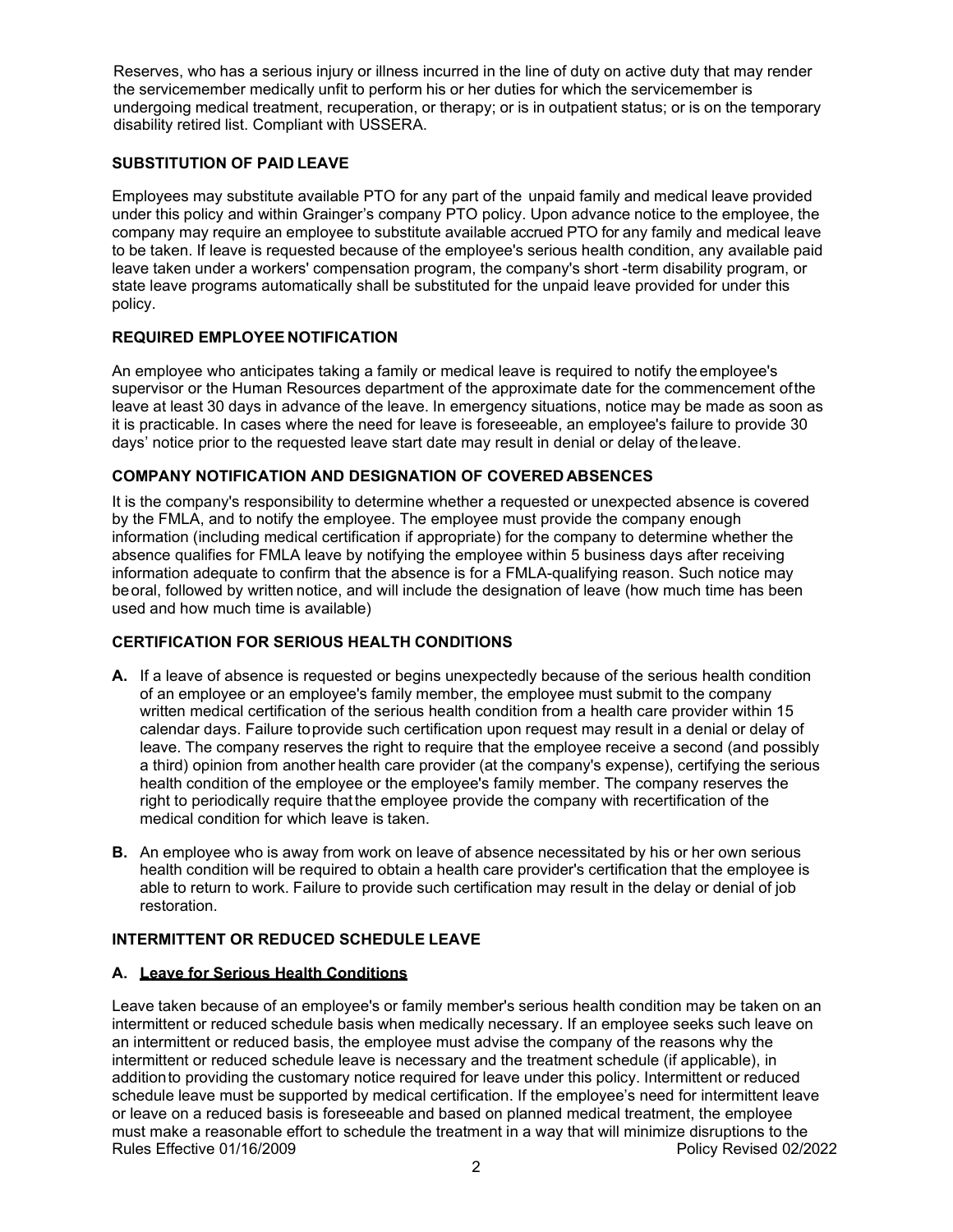company's operations. When the leave is not foreseeable, the employee is expected to give notice as soon as possible under the circumstances. Such notification requires complying with Grainger's attendance guidelines for notification of the business unit (for example, by calling a leader or reporting the absence to the call-in line) and contacting the leaves administrator within 48 hours after the employee learns of the need for the leave.

Leave due to qualifying exigencies may also be taken on an intermittent basis. The company may require an employee taking foreseeable and planned intermittent or reduced schedule leave to transfer temporarily to an alternative available position for which the employee is qualified and which better accommodates the employee's recurring periods of leave, with no reduction in pay and benefits.

### **B. Other Leave**

Intermittent or reduced schedule leave for reasons following the birth or placement of a child is atthe discretion of the company and may only be allowed with approval of the supervisor and theHuman Resources department.

### **CONTINUED BENEFITS**

**A.** During an employee's unpaid family or medical leave of absence, the company will continue to provide health and dental benefits at the same level of coverage in effect for the employee (and, if applicable, the employee's dependents) before the leave commenced. However, the employee will be responsible for paying the employee's usual portion of the cost of health and dental coverage.An employee on unpaid family or medical leave may choose to continue to participate in the company's group optional term life insurance, dependent term life insurance and long-term disability (LTD) plans if the employee pays the full cost of the coverage. Failure to pay amounts due for any benefit in a timely manner may result in the lapse of coverage during the leave.

If any portion of an employee's family or medical leave of absence is paid (for example, if vacation time or STD is applied against the 12-week period), or if the employee is still receiving a regular paycheck while on intermittent or reduced schedule leave, all benefits will be continued automatically at the employee's usual rate, unless the employee elects to ceasecontributions.

**B.** Upon return from family or medical leave, an employee will be reinstated automatically to the same levels of benefit coverage in effect prior to the leave, regardless of whether the employeeallowed coverage to lapse during the leave.

#### **JOB RESTORATION**

- **A.** Upon return from family or medical leave, an employee will be returned to the same or an equivalent position with no reduction in pay or benefits that accrued prior to the leave of absence. An employee who does not return to work at the end of an authorized leave may be terminated and required to repay the company for its share of the costs of the employee's health and dental coverage during the leave, unless the failure to return is caused by the continued serious health condition of the employee or the employee's family member, or other circumstances beyond the employee's control.
- **B.** Certain "key employees" may not be eligible to be restored to their jobs or equivalent jobs. The company will notify such employees of their status as "key employees" and the conditions under which job restoration may not be available.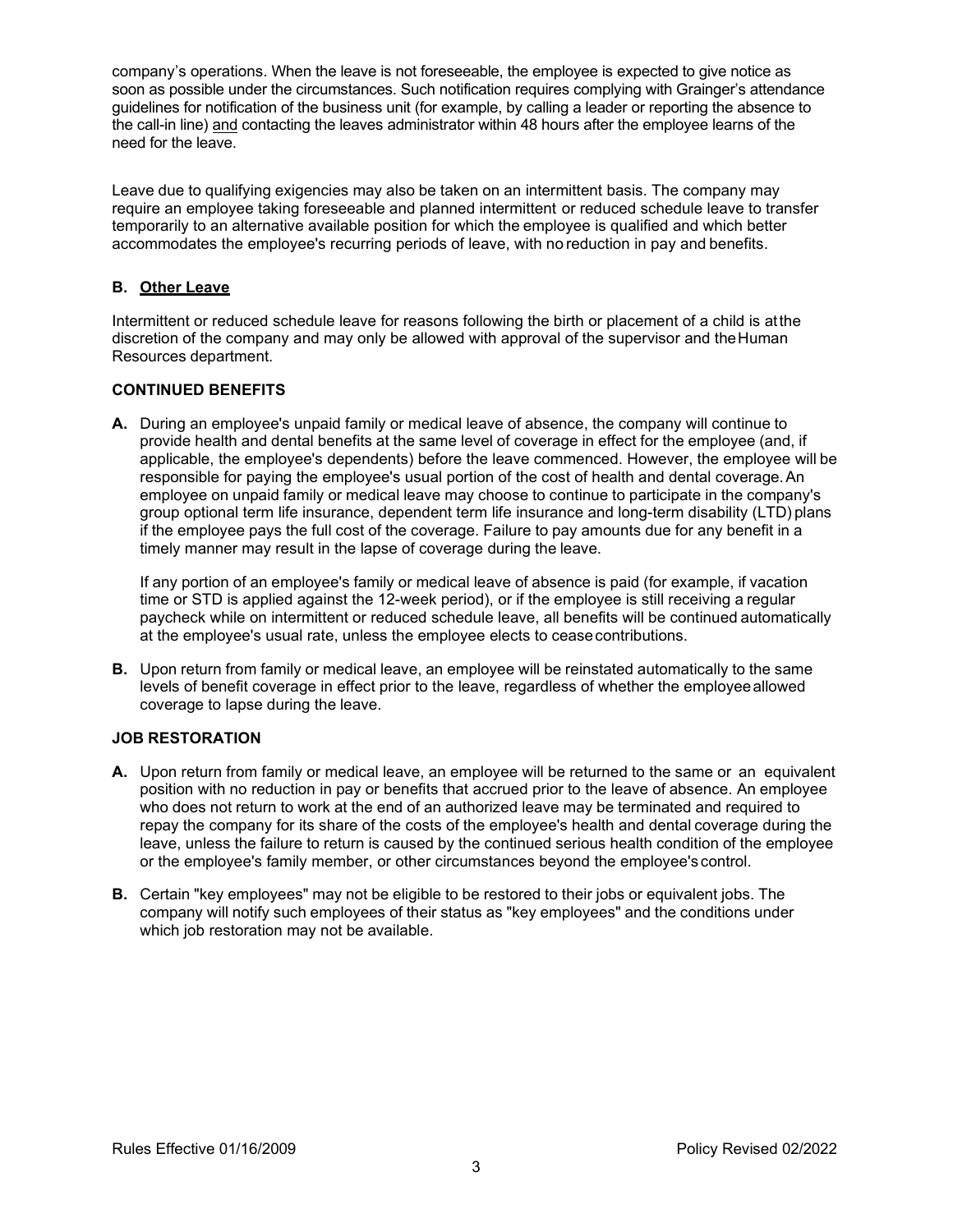#### **POLICY CONTROL PROVISIONS**

The leaves administrator in conjunction with the respective business units' Human Resources manager shall be responsible for ensuringcompliance with recordkeeping. Grainger Human Resources department shall be responsible for ensuring compliance with posting requirements.

- **A.** The company shall keep and preserve (for at least 3 years) records relating to family and medical leaves, including the following:
	- **1.** Dates on which family and medical leaves are taken.
	- **2.** The hours of family and medical leaves (if leave is taken for less than one day).
	- **3.** A copy of all notices to and from employees.
	- **4.** Records relating to the payment or non-payment of employee benefits while on leave.
	- **5.** Records relating to medical certifications, recertifications, or medical histories. Medical records must be maintained separately from the employee personnel files and must be treated confidentially.
- **B.** During the employee's leave, the company reserves the right to inquire periodically as to the employee's intent and plans to return to work.
- **C.** Time taken for FMLA leave reasons, in accordance with this policy, is a nonchargeable absence, and may not be considered an attendance incident for any employee subject to no-fault attendance guidelines.
- **D.** Leaves requested for periods of time in excess of those provided in this policy, or for reasons other than those covered in this policy, may be granted at the discretion of the company and in accordance with the provisions of the company's personal leave of absence policy.
- **E.** The provisions of this policy do not supersede any state or local law that provides greater family or medical leave rights than is provided herein. Managers and supervisors should consult with their respective Human Resources managers on questions relating to state and local requirements.

### **STATE AND LOCAL LAW COMPLIANCE**

Where state and/or local laws provide similar or overlapping entitlements, Grainger will allow the greater benefits of all applicable laws.

### **DEFINITIONS AND EXAMPLES**

**"Child"** - Biological child, adopted or foster child, stepchild, legal ward, or child for whom the employee has responsibility for daily care; must be under 18 years of age or incapable of self-care.

**"Spouse"** - husband or wife as defined or recognized in the state where the individual was married, including in a common law marriage or same-sex marriage. Spouse also includes a husband or wife in a marriage that was validly entered into outside of the United States, if the marriage could have been entered into in at least one state. **"Parent"** – Biological, step, adoptive or foster parent of the employee, or individual who was responsible for daily care of the employee when the employee was a child ("in loco parentis").

**"Serious health condition"** – An illness, injury, impairment, or physical or mental condition that involves inpatient care in a hospital, hospice, or residential medical care facility: or continuing treatment bya health care provider. "Continuing treatment" includes any one or more of the following:

Rules Effective 01/16/2009 **Policy Revised 02/2022 (1)** a period of incapacity of more than 3 consecutive full calendar days that also involves 2 or more treatments by a health care provider within 30 days of the first day of incapacity,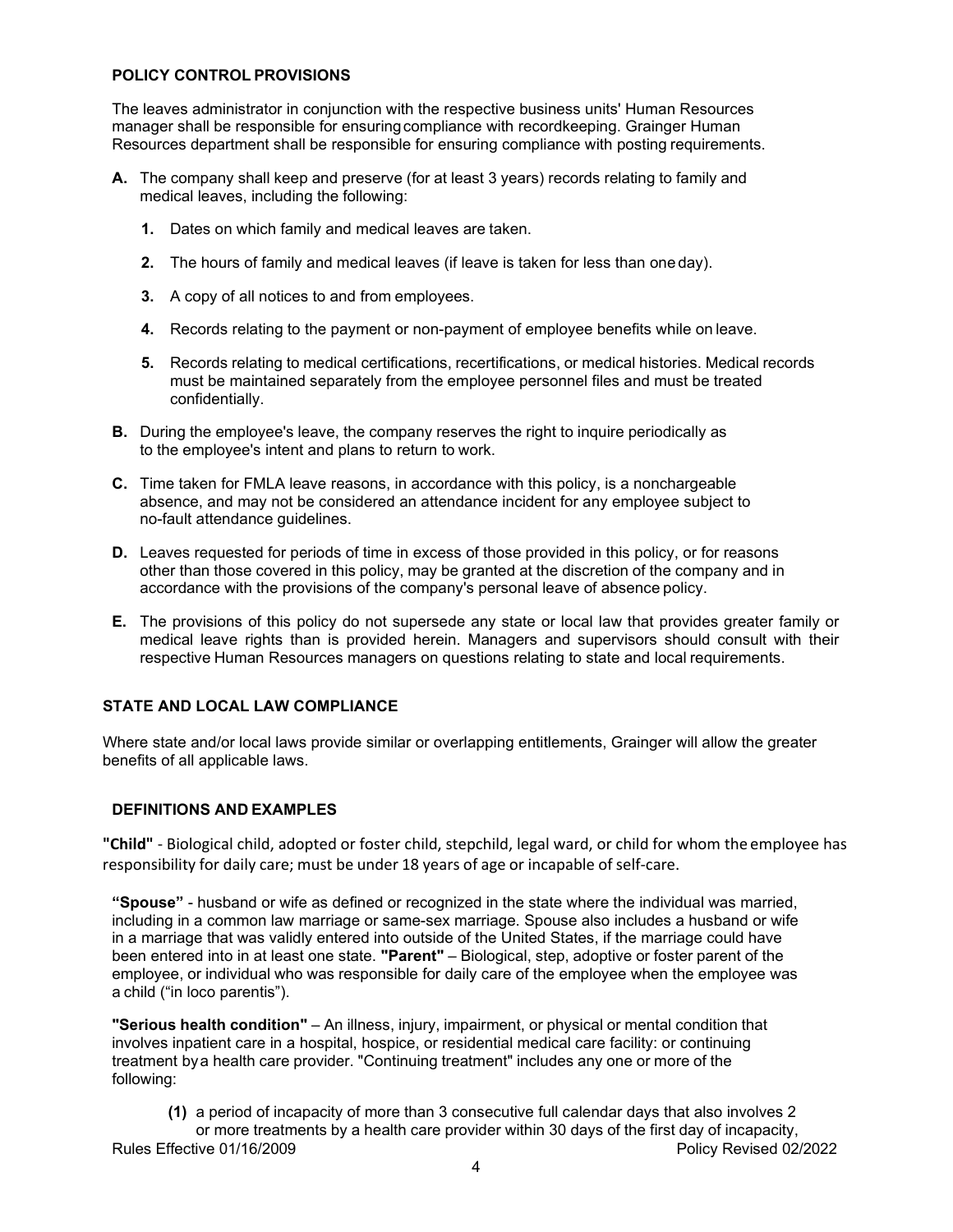unless extenuating circumstances exist, by a health care provider, by a nurse under direct supervision of a health care provider, or a provider of health care services (e.g. physical therapist) under orders of, or on referral by, a health care provider;

- **(2)** any period of incapacity due to pregnancy, or for prenatal care;
- **(3)** any period of capacity or treatment for a chronic serious health condition which requires periodic visits at least twice a year by a health care provider, or by a nurse under direct supervision of a health care provider;
- **(4)** any period of incapacity which is permanent or long-term due to a health condition for which treatment may not be effective; or
- **(5)** any period of absence to receive multiple treatments or therapy (including period of recovery) by a health care provider for a condition that would likely result in a period of absence of more than 3 consecutive full calendar days without medical intervention.

**"Health care provider"** – Licensed medical doctor, nurse practitioner, nurse-midwives, physician assistants (PA), osteopath, podiatrist, dentist, clinical psychologist, optometrist, chiropractor, Christian Science practitioner, clinical social worker, or any provider recognized for purposes of claims under the company's Health Benefit Plan.

**"Servicemember" -** a member of the Armed Forces (including the National Guard and Reserves) who is on covered active duty or has been notified of an impending call or order to covered active duty.

**"Covered Active Duty"** - In order for the employee to take qualifying exigency leave, the military member must be on covered active duty, under a call to covered active duty status, or have been notified of an impending call or order to covered active duty. For members of the Regular Armed Forces, covered active duty is duty during the deployment of the member with the Armed Forces to a foreign country. For members of the Reserve components of the Armed Forces (members of the U. S. National Guard and Reserves), covered active duty is duty during the deployment of the member with the Armed Forces to a foreign country under a call or order to active duty in support of a contingency operation. Deployment to a foreign country means deployment to areas outside of the United States, the District of Columbia, or any territory or possession of the United States. It also includes deployment to international waters.

### **Examples of Family and MedicalLeave:**

- **A.** An eligible employee goes on disability for 1 week due to pregnancy complications before the birth of a child and for another 8 weeks after giving birth to the child (9 weeks of disability – the first week was the benefit elimination period and she used her PTO, the remaining 8 weeks were STD pay). The employee may take an additional 3 weeks of paid parental leave to care for the child. The entire 12 week period counts as FMLA leave. During the 12 weeks of leave (disability + paid parental), the employee's benefits are continued automatically by payroll deduction.
- **B.** An eligible employee wishes to take 12 weeks of leave to care for a seriously ill family member. The employee chooses to apply 2 weeks of PTO to the 12-week total. Therefore, the employee's FMLA leave is composed of 2 weeks of PTO and 10 weeks of unpaid leave. His usual benefits will be continued automatically during the 2 weeks of PTO. During the 10 unpaidweeks, he may choose to continue health and dental benefits at his usual rate, and other available benefits by paying the full cost.
- **C.** An eligible employee is seriously injured in an automobile accident. He is absent from work for 14 weeks; he is to use PTO during the first week and he receives payments under the company's STD program for the remaining 13 weeks. The employee is considered to have used all of his available 12 weeks of FMLA leave. All of his benefits will be continued automatically at his usual rate duringthe 14-week period, in accordance with the STD program.
- **D.** An eligible employee provides medical certification of need to work half days (a "reduced schedule leave") to care for a seriously ill family member. The employee is entitled to work half days for as much as 24 weeks under the company's family and medical leave policy. The employee's leave time is unpaid, however because the employee is working half days, employee's benefits willbe

Rules Effective 01/16/2009 **Policy Revised 02/2022**